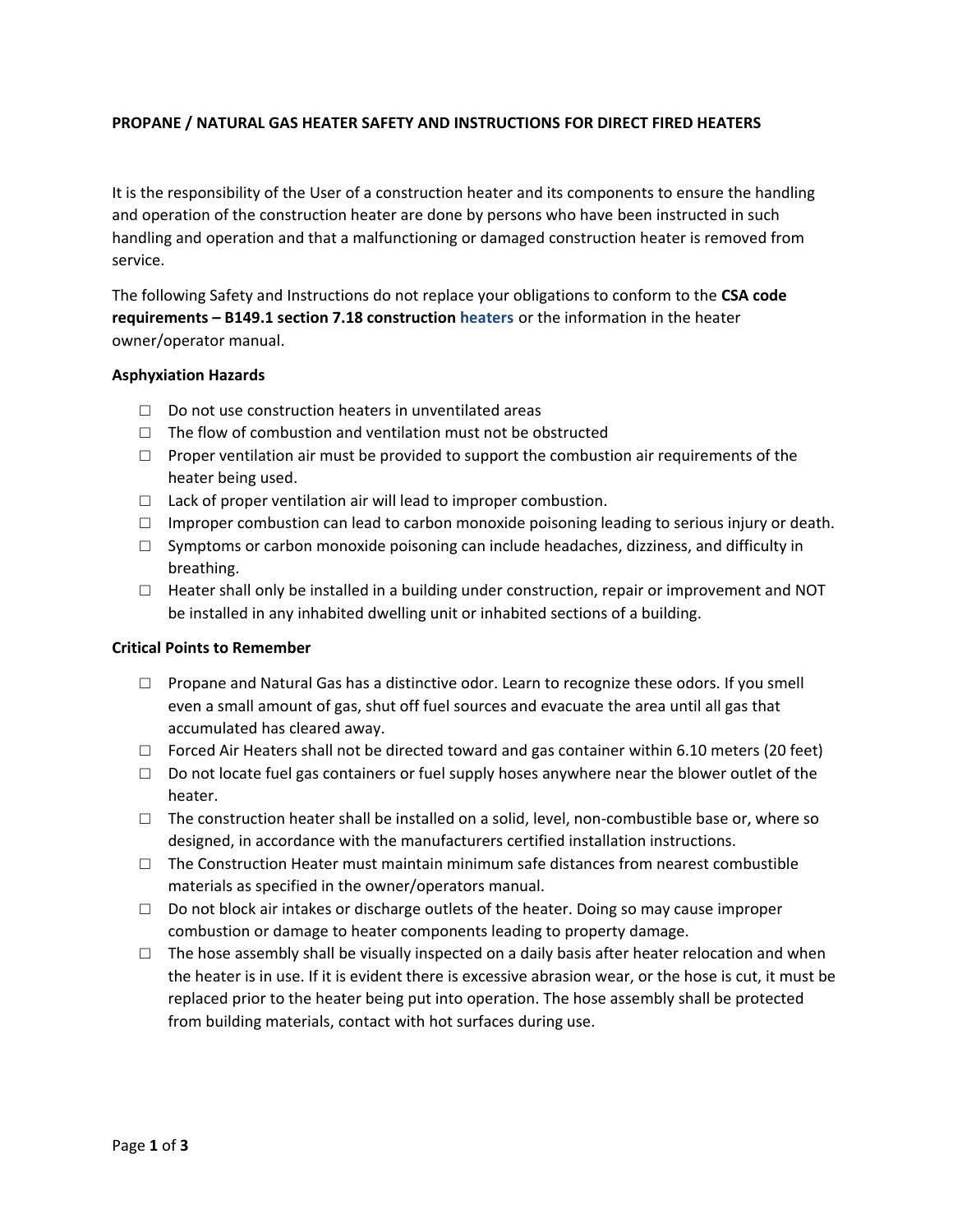- □ Connecting Regulator to Gas Supply
	- o Insert the POL stem of the regulator into the cylinder valve.
	- $\circ$  If regulator has a spring loaded hand wheel, push the hand wheel against the threaded nut and turn counter clockwise to thread the POL nut into the cylinder valve until firmly tightened. If a spring loaded wheel is not present, thread POL nut by hand and tighten with a 7/8" wrench.
	- $\circ$  Slowly open the cylinder valve, this will prevent lock-up of the excess flow valve built into the POL stem.
	- o When storing, moving or transporting the heater, ensure the POL fitting is protected from damage and water entry.
- $\Box$  Check for gas leaks and proper function upon heater installation and when relocating.
	- o Check all connections for gas leaks using approved gas leak detectors
	- $\circ$  Check all pipe connections, hose connections, fittings, and adaptors upstream of gas control.
	- $\circ$  In the event a gas leak is detected, check the components for cleanliness and proper application of pipe compound before further tightening
	- o Tighten the gas connections as necessary to stop the leak
	- $\circ$  Ensure that all gas leaks have been identified and repaired before proceeding
	- o Light according to the instructions on the heater or in the owner's manual
- $\Box$  Shut Down the construction heater according to the instructions on the heater or in the owners/operators manual.

### **Propane Gas Supply**

 $\Box$  The vaporization of propane is affected by several factors: the surface area of the container, the liquid level of the propane, the temperature surrounding the container, and the relative humidity. All these factors are specific to a site. Therefore, a degree of experience and judgement is required to select the proper propane supply. Refer to the operator's manual for recommendations on propane gas supply. When more than one cylinder is required to achieve proper propane supply, cylinders must be manifolded together to allow simultaneous vapour withdrawal from all cylinders.

### Minimum Safe Distances from Nearest Combustible Materials

| Heater Make and Model: SURE FLAME S150 - S300 |
|-----------------------------------------------|
|                                               |
|                                               |
| Back: 0.6m (24")                              |
| Blower Outlet: 3m (120")                      |